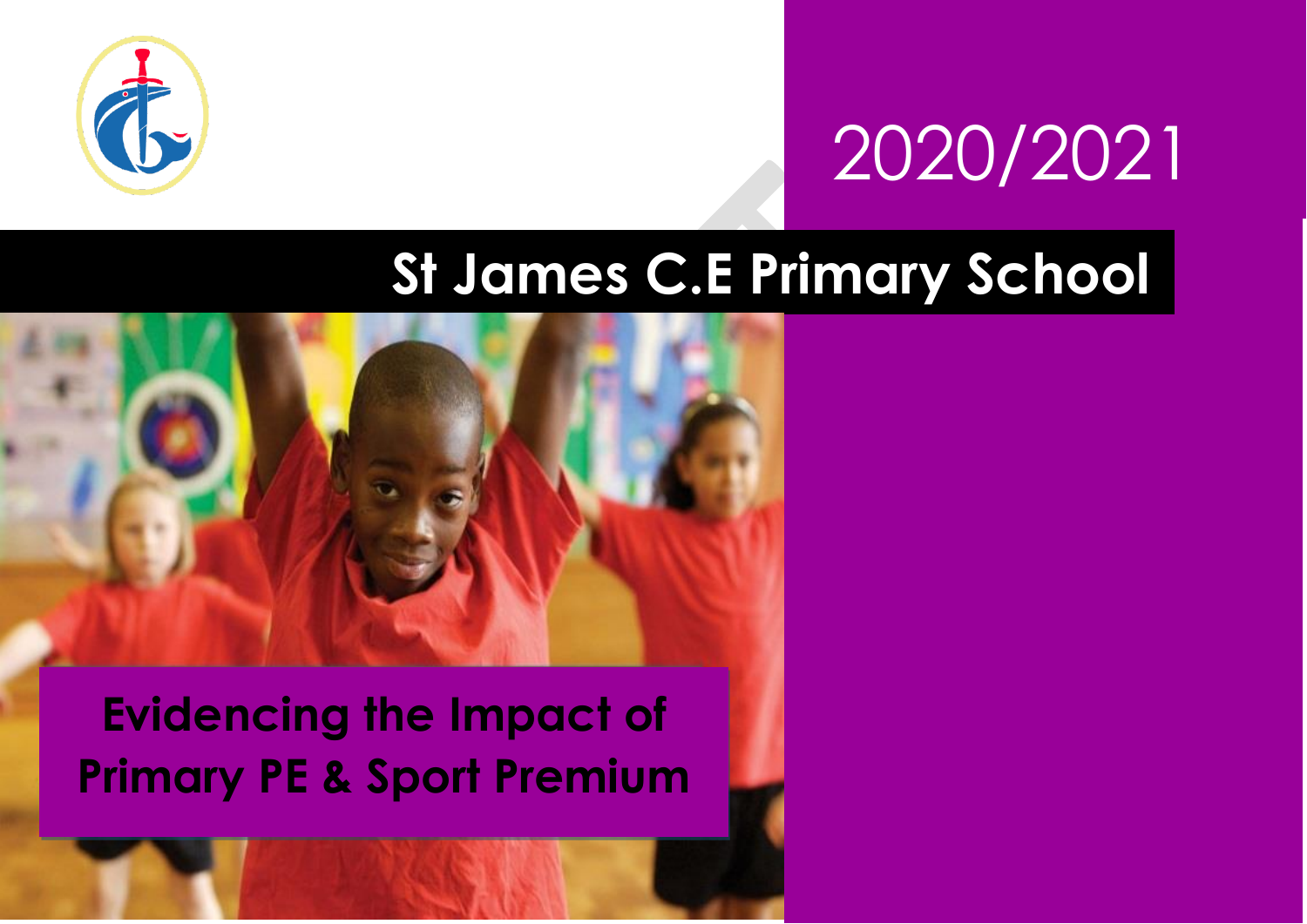Since September 2013, school leadership teams have been held to account over how they spend their additional ring-fenced funding for the improved provision of PE and sport in Primary schools and academies.

The DFE's vision is: ALL pupils leaving primary school physically literate and with the knowledge, skills and motivation necessary to equip them for a healthy, active lifestyle and lifelong participation in physical activity and sport.

The funding has been provided to ensure impact against the following objective**:** 

To achieve self-sustaining improvement in the quality of PE and sport in primary schools. It is important to emphasise that the focus of spending must lead to long lasting impact against the vision *(above)* that will live on well beyond the Primary PE and Sport Premium funding.

It is expected that schools will see an improvement against the following 5 key indicators:

- 1. the engagement of all pupils in regular physical activity kick-starting healthy active lifestyles
- 2. the profile of PE and sport being raised across the school as a tool for whole school improvement
- 3. increased confidence, knowledge and skills of all staff in teaching PE and sport
- 4. broader experience of a range of sports and activities offered to all pupils
- 5. increased participation in competitive sport

Under the new Inspection Framework, Ofsted inspectors will assess how effectively leaders use the Primary PE and Sport Premium and measure its impact on outcomes for pupils, and how effectively governors hold them to account for this. Improvements should enhance, rather than maintain existing provision. For example, where schools are using their funding to employ specialist coaches, these should be deployed alongside class teachers rather than displacing them, in order for their impact to be sustainable and to enable the upskilling of existing teachers.

Schools must use the funding to make additional and sustainable improvements to the quality of PE and sport they offer. This means that you should use the premium to:

• develop or add to the PE and sport activities that your school already offers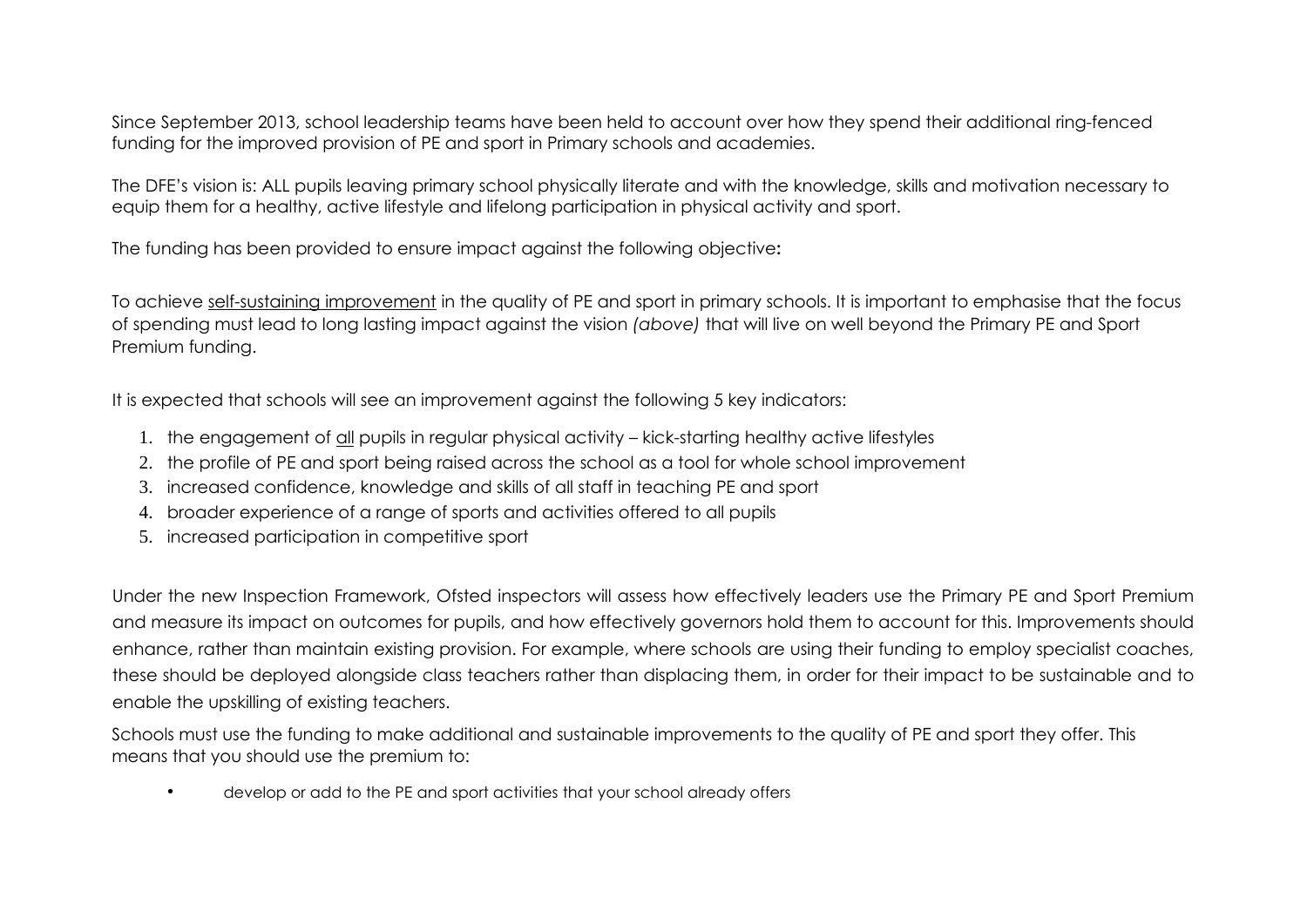- make improvements now that will benefit pupils joining the school in future years For example, you can use your funding to:
	- o hire qualified sports coaches to work with teachers
	- o provide existing staff with training or resources to help them teach PE and sport more effectively
	- o introduce new sports or activities and encourage more pupils to take up sport
	- o support and involve the least active children by running or extending school sports clubs, holiday clubs and [Change4Life](http://www.nhs.uk/change4life/Pages/change-for-life.aspx) clubs
		- o run sport competitions
		- o increase pupils' participation in the [School Games](https://www.gov.uk/government/policies/getting-more-people-playing-sport/supporting-pages/the-school-games)
		- o run sports activities with other schools

| Key achievements to date:                                                                                                                                                                                                                                                                                    | Areas for further improvement and baseline evidence of need:                                                                                                                                                                                                                                                                                                                                            |
|--------------------------------------------------------------------------------------------------------------------------------------------------------------------------------------------------------------------------------------------------------------------------------------------------------------|---------------------------------------------------------------------------------------------------------------------------------------------------------------------------------------------------------------------------------------------------------------------------------------------------------------------------------------------------------------------------------------------------------|
| • Sainsbury's school games Gold award last 4 years<br>• 'Platinum Pupils' project<br>Virtual competitions hosts<br>St James Mile award (pending)<br>Developed confidence further in children who may not<br>want to join in with sports but wish to help referee or help<br>lead or assist our sports coach. | <b>School's Gymnastics competition</b><br>$\bullet$<br>Providing more opportunities at lunchtimes with year<br>$\bullet$<br>groups in bubbles and lots of equipment for our children to<br>use.<br>• Extension of the Daily Mile.<br>• Diverse range of pupils participating in after school clubs.<br>Introduce a clear progressive curriculum map.<br>$\bullet$<br>• CPD for staff in delivery of PE. |
| Covid 19 severely impacted on a limited what we could achieve<br>in PE and Sports this year. Competitions were limited and due to<br>bubbles intra-school events had to be curtailed.                                                                                                                        | Resourcing of PE.<br>$\bullet$<br>• Ensure PE curriculum covers wider aspects such as dance<br>and gymnastics                                                                                                                                                                                                                                                                                           |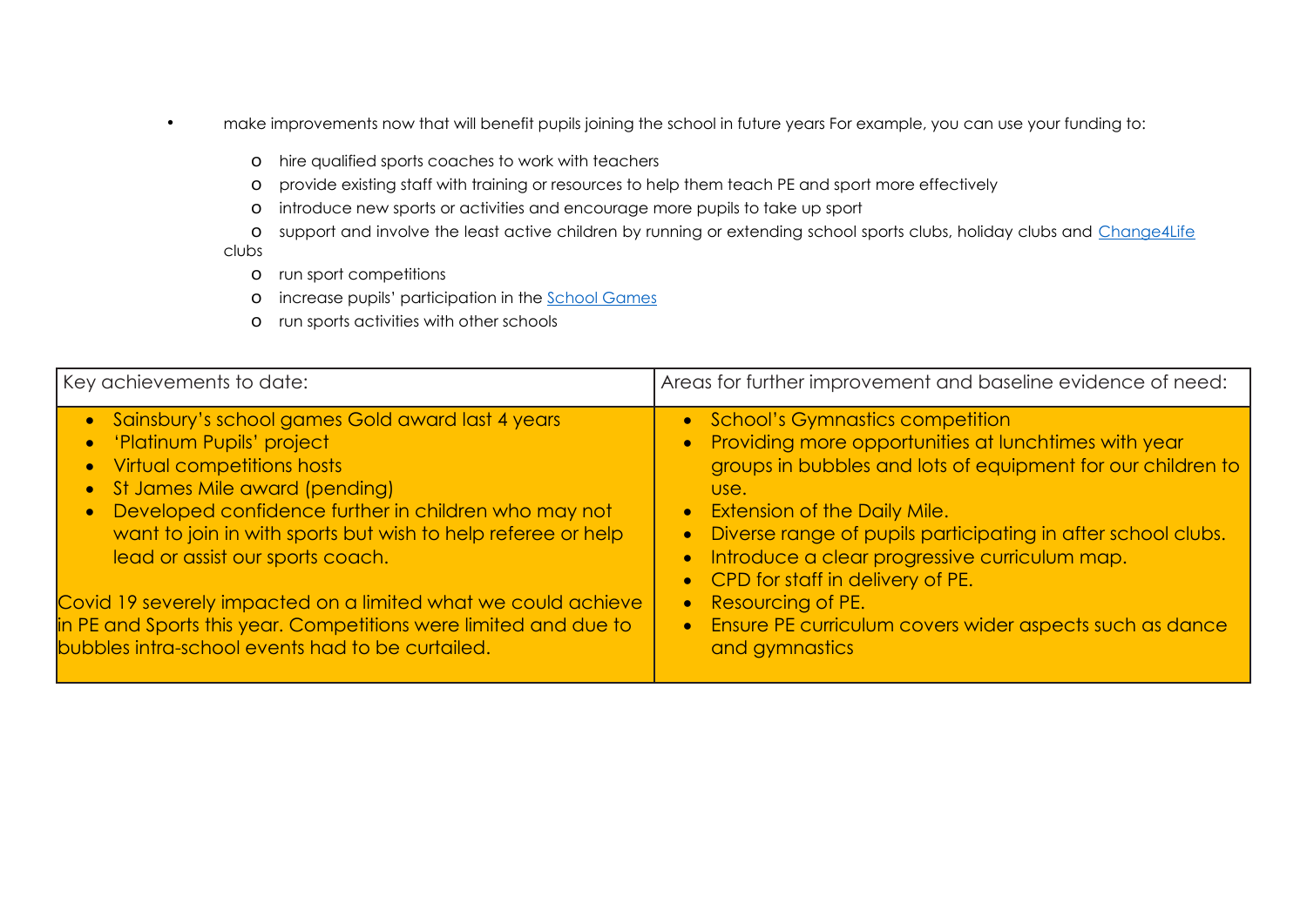| <b>Assessment</b>                                                                                                                                                                                                            |                                    |  |  |
|------------------------------------------------------------------------------------------------------------------------------------------------------------------------------------------------------------------------------|------------------------------------|--|--|
| Swimming N.B. swimming lessons were not permitted in 20/21 due to covid                                                                                                                                                      |                                    |  |  |
| Meeting national curriculum requirements for swimming and water safety                                                                                                                                                       | Please complete all of the below*: |  |  |
| What percentage of your current Year 6 cohort swim competently, confidently and proficiently over a distance of at<br>least 25 metres?                                                                                       | Data unavailable due to covid 19   |  |  |
| What percentage of your current Year 6 cohort use a range of strokes effectively [for example, front crawl,<br>backstroke and breaststrokel?                                                                                 | Data unavailable due to covid 19   |  |  |
| What percentage of your current Year 6 cohort perform safe self-rescue in different water-based situations?                                                                                                                  | Data unavailable due to covid 19   |  |  |
| Schools can choose to use the Primary PE and Sport Premium to provide additional provision for swimming, but this<br>must be for activity over and above the national curriculum requirements. Have you used it in this way? | Data unavailable due to covid 19   |  |  |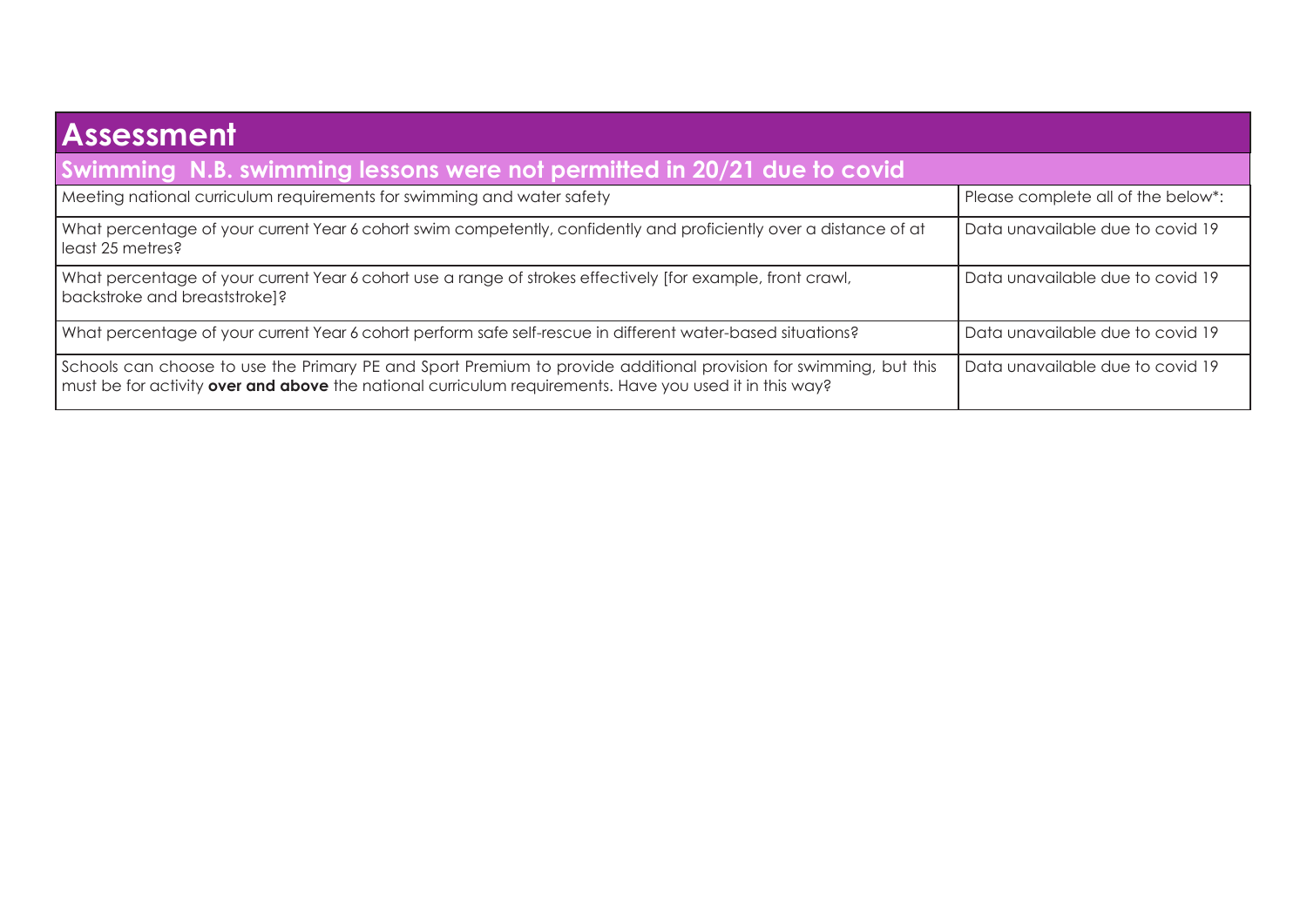## **Total PE and Sport Funding this academic year: £ 19,250.00**

#### **Brief overview of PE and sport provision in the school:**

At St James we make a commitment to being a physically active school and adopt a whole school approach to the promotion of Physical activity. We will actively work towards offering pupils a variety of opportunities to take part in physical activity both within and beyond the curriculum. Our objective is to assist in developing pupils into a well-adjusted individual: physically, mentally, emotionally and socially. Our pupils will have the opportunity to take part in varied activities which progress right from foundation stage KS1 and then KS2. Our school aims to build on the fundamentals of movement skills and competition starting with basic movement in EYFS. We actively take part in competitions, and we have a key focus on sport specific elements. Our staff hope to provide challenging and satisfying experiences which will incorporate movement, self-expression through dance, physical wellbeing through an active lifestyle and our sports clubs will help build on our pupil's physical literacy skills and will help raise more gifted and talented pupils through P.E. Our P.E curriculum is broad, balanced and developmental showing progression in skills. Pupils currently have the opportunity to develop skills in Gymnastic, Dance and Outdoor Games. Pupils at St James currently have 2 hours of quality P.E per week including lunch time clubs and after school clubs. Our school actively links with local sports clubs in the area such as Delamere Sports, TDS Dance, Gorton Institute of Gymnastics, Cedar Mount Football sessions, Manchester United foundation, Manchester City in the Community, Abbey Hey JFC, FC united workshops, Karate sessions and swimming. In addition to this we also have our very own sports holiday provision which offers activities for all pupils at our school and we also work with sports development officers in the area to try and promote sessions further. All of our sports clubs are inclusive and accessible for all.

### **School PE and Sport development priorities based on our school context and identified pupil need:**

- develop and add to the PE and sport activities
- hire qualified sports coaches to work with teachers
- provide existing staff with training or resources to help them teach PE and sport more effectively including FA primary teachers awards, subject leader training and Safeguarding children in P.E.
- introduce new sports or activities and encourage more pupils to take up sport
- support and involve the least active children by running or extending school sports clubs, holiday clubs and change4life clubs
- run sport competitions
- increase pupils' participation in the school games and after school clubs
- run sports activities with other schools

**Quality Assurance: What systems are in place to ensure value for money and the involvement of the school leadership team, including the Governing Body, in overseeing the effectiveness of the projects?** 

- Cross school moderation of Sports Premium spend by Principals of our sister schools in the MAT
- End of Year Report to Governors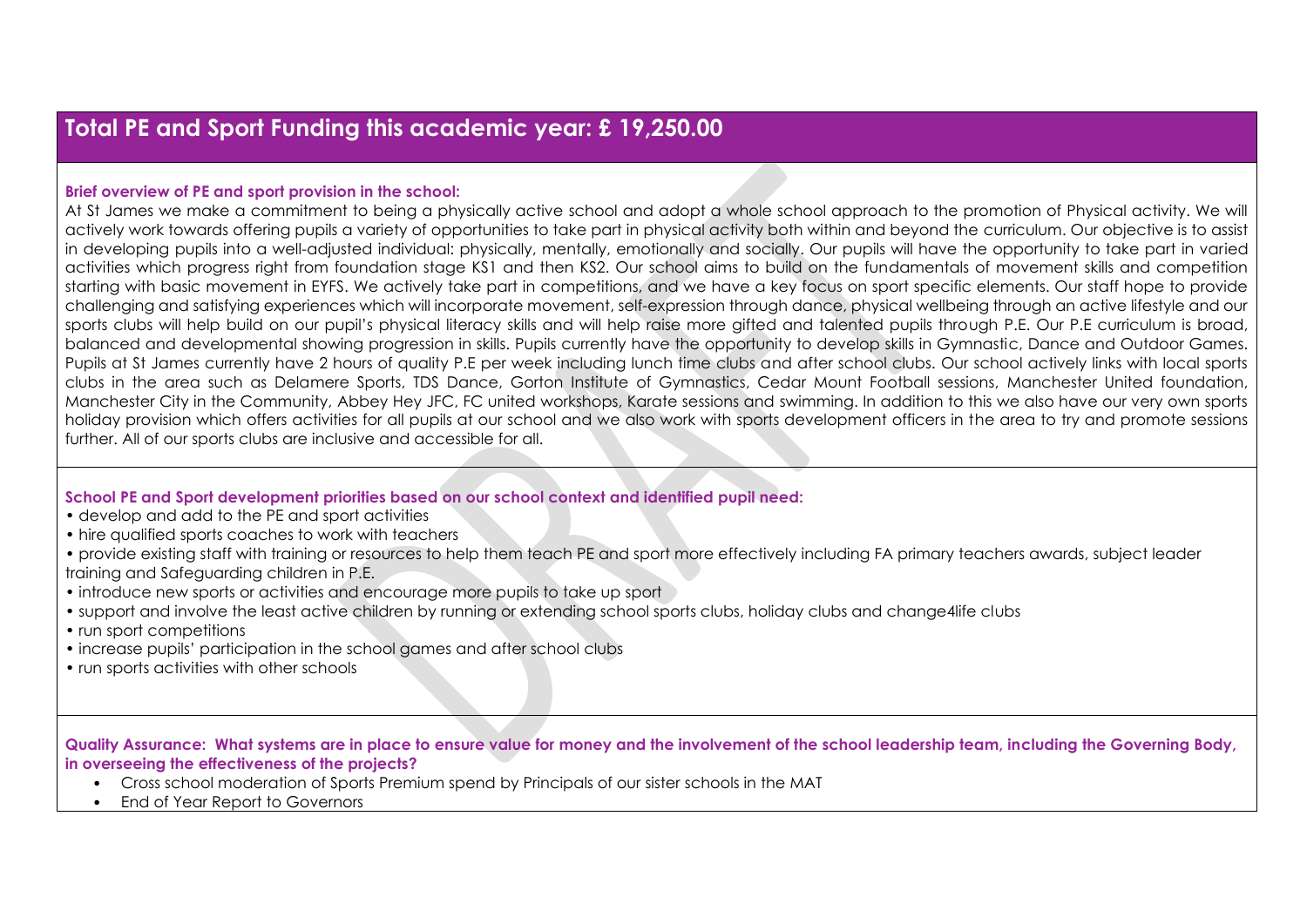| Use of<br><b>Funding</b>                                                                                                   | <b>Action</b>                                                                                                                                                                                                                                                                                                                                                                                                                                                                                                                                                                                                                                                                                                                                                                                                                                               | <b>Impact</b>                                                                                                                                                                                                                                                                                                                                                                                                                                                                                                                                                                                                                                                                                                                                                                                                                               | Cost |
|----------------------------------------------------------------------------------------------------------------------------|-------------------------------------------------------------------------------------------------------------------------------------------------------------------------------------------------------------------------------------------------------------------------------------------------------------------------------------------------------------------------------------------------------------------------------------------------------------------------------------------------------------------------------------------------------------------------------------------------------------------------------------------------------------------------------------------------------------------------------------------------------------------------------------------------------------------------------------------------------------|---------------------------------------------------------------------------------------------------------------------------------------------------------------------------------------------------------------------------------------------------------------------------------------------------------------------------------------------------------------------------------------------------------------------------------------------------------------------------------------------------------------------------------------------------------------------------------------------------------------------------------------------------------------------------------------------------------------------------------------------------------------------------------------------------------------------------------------------|------|
| 1. The engagement of all<br>pupils in regular<br>physical activity - kick-<br>starting healthy active<br><b>lifestyles</b> | Supporting and engaging the least<br>$\bullet$<br>active children through new or<br>additional after school clubs<br>Sports clubs run every Tuesday and<br>Thursday after school<br>Encourage disengaged and inactive<br>children to take part in more PE and<br>sports.<br>Encourage a wider range of pupils to<br>participate in after school clubs.<br>Every week new activities are<br>introduced which focus on children<br>using Flight, Combat and Adventure<br>equipment provided from Change 4<br>Life Resources. Children are able to<br>explore this equipment and have lots<br>of fun in a safe and encouraging<br>environment.<br>Children will be working towards a<br>trophy and certification on their<br>achievements through leading on<br>activities through competitions and<br>volunteering<br>Pupils to participate in the Daily Mile | Increase in the number of pupils participating in after school<br>clubs and competitions in school:<br>In the year 20/21 all pupils in bubbles have been<br>able to take part in additional P.E. lessons and online<br>learning with the PE coach. In addition to this pupils<br>have had the opportunity to access Cyber Coach<br>resources and also the whole school take part in the<br>daily mile.<br>All pupils in Years 3 & 4 have been able to access<br>sports clubs with the PE coach in their class bubbles<br>and have also taken part in limited intra-school<br>competitions where medals have been provided<br>from school games organisers in the area.<br>In 20/21 all year 5 & 6 pupils took part in intra-school<br>competitions with Mr Smith. Pupils have been able to<br>create their own competitions in P.E lessons. | £324 |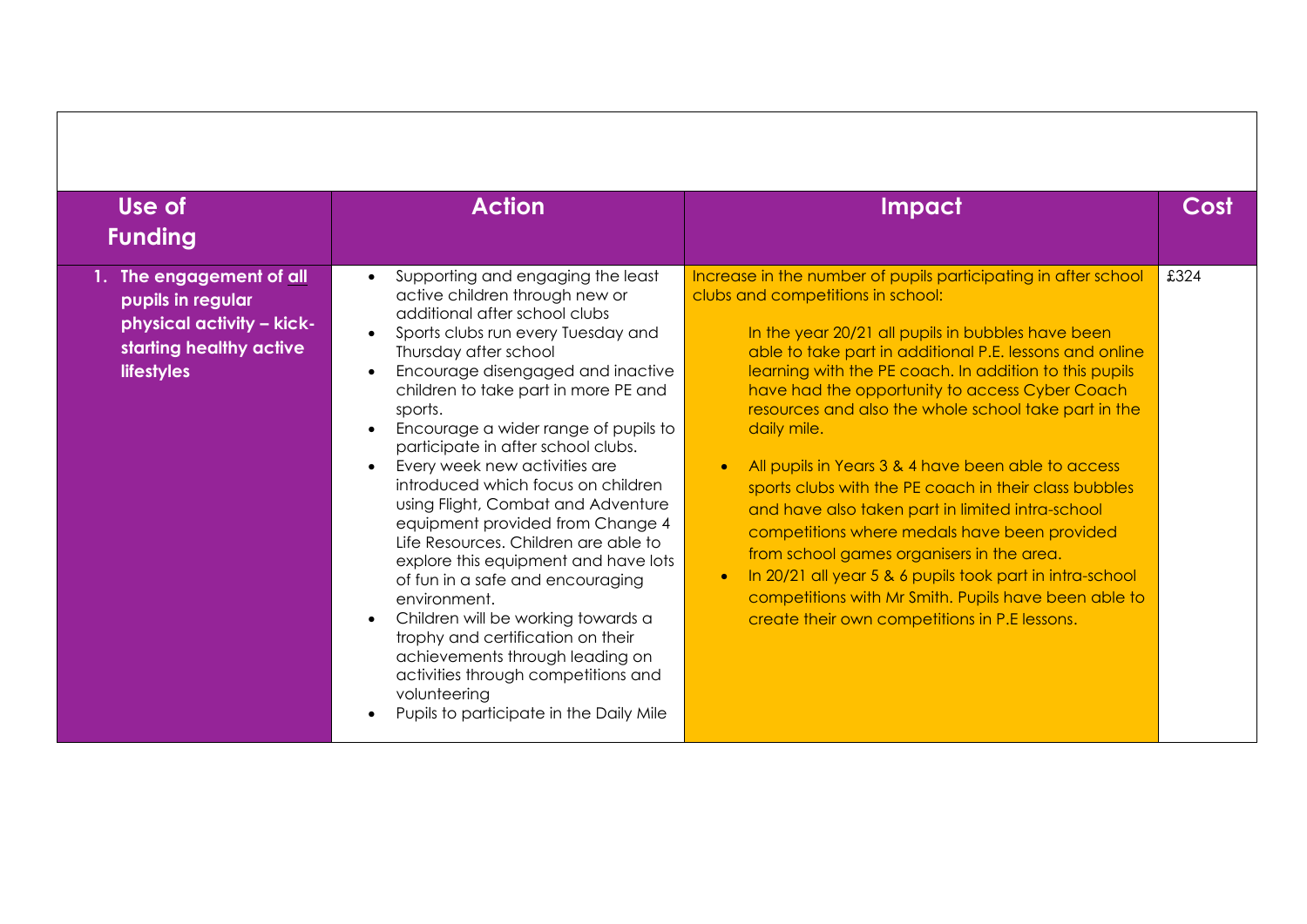| 2. The profile of PE and<br>sport being raised<br>across the school as a<br>tool for whole school<br>improvement | To develop and add to the PE and<br>$\bullet$<br>sport activities by purchasing new<br>equipment<br>Purchase Multisport Equipment for<br>Lunchtime<br>Purchase Sports Day Equipment<br>$\bullet$<br>Purchase Sport's Day Medals and<br>$\bullet$<br>engraving<br>To maintain current school supports<br>equipment such as school pitch<br>maintenance                                                                                                                                                                                                                                                                                                                                                                                                            | In 20/21 some pupils have been able to access a<br>$\bullet$<br>sports club either after school or during lunchtime<br>which is run by either our sports coach or external<br>sports coaches. This has been limited though due to<br><b>COVID restrictions.</b><br>All Children took part in the Daily Mile. Children had<br>$\bullet$<br>the opportunity to be rewarded badges for passion,<br>determination, courage and self-belief. This was<br>extremely popular at St James and it is helped to<br>raise self-esteem. Class teacher involvement was a<br>strong motivator.<br>All children took part in Bubble Sports Days<br>$\bullet$                                                                                                                                                                                                                                                                                                                                                                                                                                         | £1220<br>£835<br>£1100 |
|------------------------------------------------------------------------------------------------------------------|------------------------------------------------------------------------------------------------------------------------------------------------------------------------------------------------------------------------------------------------------------------------------------------------------------------------------------------------------------------------------------------------------------------------------------------------------------------------------------------------------------------------------------------------------------------------------------------------------------------------------------------------------------------------------------------------------------------------------------------------------------------|---------------------------------------------------------------------------------------------------------------------------------------------------------------------------------------------------------------------------------------------------------------------------------------------------------------------------------------------------------------------------------------------------------------------------------------------------------------------------------------------------------------------------------------------------------------------------------------------------------------------------------------------------------------------------------------------------------------------------------------------------------------------------------------------------------------------------------------------------------------------------------------------------------------------------------------------------------------------------------------------------------------------------------------------------------------------------------------|------------------------|
| 3. Increased confidence,<br>knowledge and skills of<br>all staff in teaching PE<br>and sport                     | To partially fund a school Sports<br>$\bullet$<br>Coach to support in teaching P.E<br>and running school games including<br>break times and lunchtimes<br>Sports coach to work alongside class<br>teachers to train and support in P.E<br>lessons (including Gymnastics) and<br>outdoor sports<br>Sports coach to manage and deliver<br>quality sports activities at break time<br>and lunch time<br>Sports coach to manage and deliver<br>quality sports related activities daily<br>during Breakfast club<br>Sports coach to be responsible for<br>managing and delivering a wide<br>range of quality after schools sports<br>for all pupils<br>Sports coach to be responsible for<br>$\bullet$<br>participation in the Sainsbury's<br>school games, attending | The engagement in P.E across the school has<br>increased and all children are participating in regular<br>physical activity.<br>More staff are now teaching P.E.<br>Teachers in KS1 have reported that they are now<br>feeling more confident in teaching P.E.<br>Pupils are now more active and engaged in physical<br>$\bullet$<br>activities during break times and lunch times and<br>they now have access to a broader range of sports<br>in school which they enjoy<br>Feedback from pupil voice has been positive,<br>highlighting the enjoyment of learning new skills<br>across a range of sporting activities.<br>Participation in competitive sports outside of school<br>has been affected by Covid 19. Where we have<br>been restricted to take part in outside competitions<br>and events, we feel we have gained more<br>confidence as a school leading our own in house<br>competitions which are called 'intra-school<br>competitions'. St James also set up platinum pupils.<br>Remote PE lessons and exercise videos were<br>produced to support isolating pupils. | £12000                 |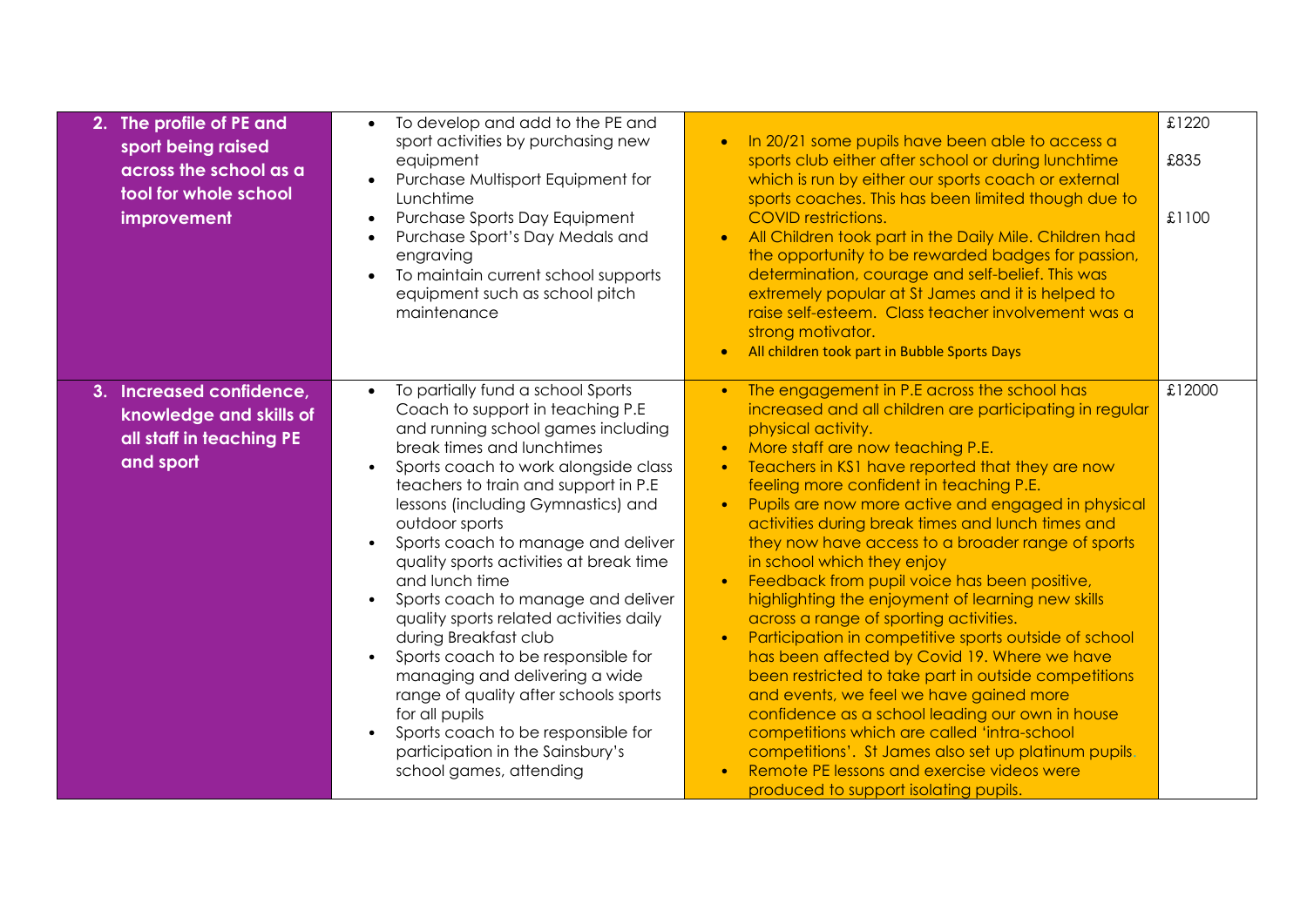| competitions and hosting intra<br>school competitions where possible                                                                                                                                                                                             |                                        |                                                                                                                                                                                                                   |                  |
|------------------------------------------------------------------------------------------------------------------------------------------------------------------------------------------------------------------------------------------------------------------|----------------------------------------|-------------------------------------------------------------------------------------------------------------------------------------------------------------------------------------------------------------------|------------------|
| To hire qualified sports coaches to<br>$\bullet$<br>work with Teaching Staff, Lunchtime<br>Organisers; and run lunch time and<br>after school clubs including football<br>and cricket.<br>To purchase resources to support<br>delivery of after school clubs and | $\bullet$<br>$\bullet$<br>as a reward. | All pupils are given the opportunity to take part in the<br>St James Mile. (Daily Mile)<br>Pupils report that they feel good, healthy and feel it<br>helps them with their learning around lesson times or<br>KS1 | £1500<br>£324.63 |
| lunchtime activities.                                                                                                                                                                                                                                            | 2014/2015                              | 21 pupils participate in extra-curricular<br><b>KS1</b> activities                                                                                                                                                |                  |
|                                                                                                                                                                                                                                                                  | 2015/2016                              | 47 pupils participate in extra-curricular<br><b>KS1</b> activities                                                                                                                                                |                  |
|                                                                                                                                                                                                                                                                  | 2016/2017                              | 54 pupils participate in extra-curricular<br><b>KS1</b> activities                                                                                                                                                |                  |
|                                                                                                                                                                                                                                                                  | 2017/18                                | 60 Pupils have participated in extra -<br>curricular activities and 50% of children<br>from KS1 have taken part in a<br>competition after school and have<br>taken part in change 4 life clubs                    |                  |
|                                                                                                                                                                                                                                                                  | 2018/19                                | 80 children have participated in extra-<br>curricular activities. Children have<br>taken part in various sports with<br>Manchester city, Manchester united<br>and also change 4 life clubs                        |                  |
|                                                                                                                                                                                                                                                                  | 2019/20                                | All children have participated in extra<br>Curricular activities with the PE coach.                                                                                                                               |                  |
|                                                                                                                                                                                                                                                                  | 2020/21                                | Due to COVID club participation was<br>limited with only 12 children able to<br>participate.                                                                                                                      |                  |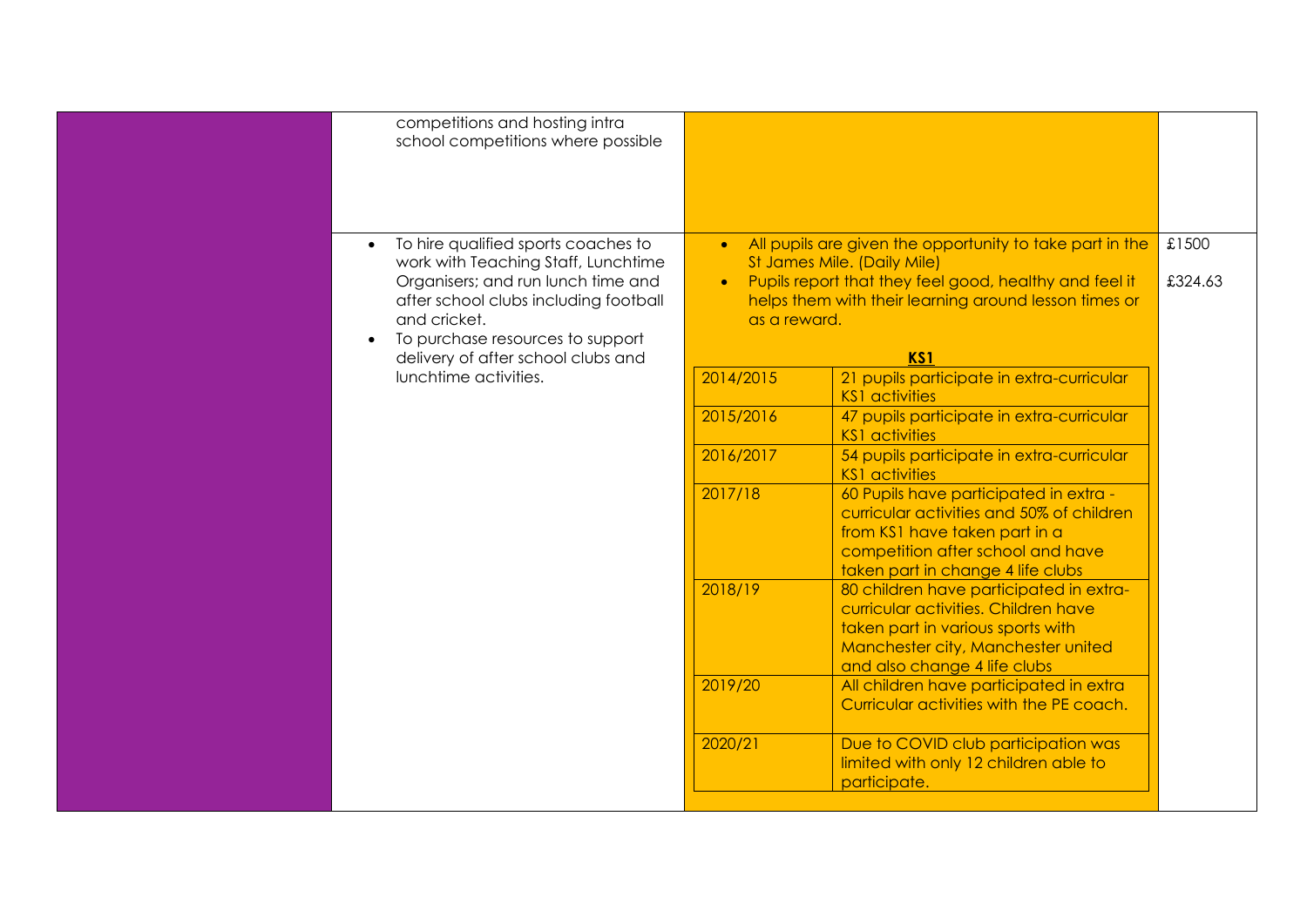|           | KS <sub>2</sub>                                                                                                                                                                                                                                |  |
|-----------|------------------------------------------------------------------------------------------------------------------------------------------------------------------------------------------------------------------------------------------------|--|
| 2014/2015 | 43 pupils participate in extra-curricular<br><b>KS2</b> activities                                                                                                                                                                             |  |
| 2015/2016 | 77 pupils participate in extra-curricular<br><b>KS2</b> activities                                                                                                                                                                             |  |
| 2016/2017 | 80 pupils participate in extra-curricular<br><b>KS2</b> activities                                                                                                                                                                             |  |
| 2017/18   | 56 Pupils out of KS2 have participated<br>in competitions after school. 82 pupils<br>have participated in extra - curricular<br>activities                                                                                                     |  |
| 2018/2019 | 118 pupils out of ks2 have participated<br>in competitions alone this year. Over<br>140 children have accessed sports<br>clubs with our sports coach. Over 200<br>children have taken part in sports clubs<br>held by staff members in school. |  |
| 2019/20   | All children have had access to sports<br>clubs in class bubbles with the PE<br>Coach.                                                                                                                                                         |  |
| 2020/21   | Due to COVID club participation was<br>limited with only 45 children able to<br>participate.                                                                                                                                                   |  |
|           |                                                                                                                                                                                                                                                |  |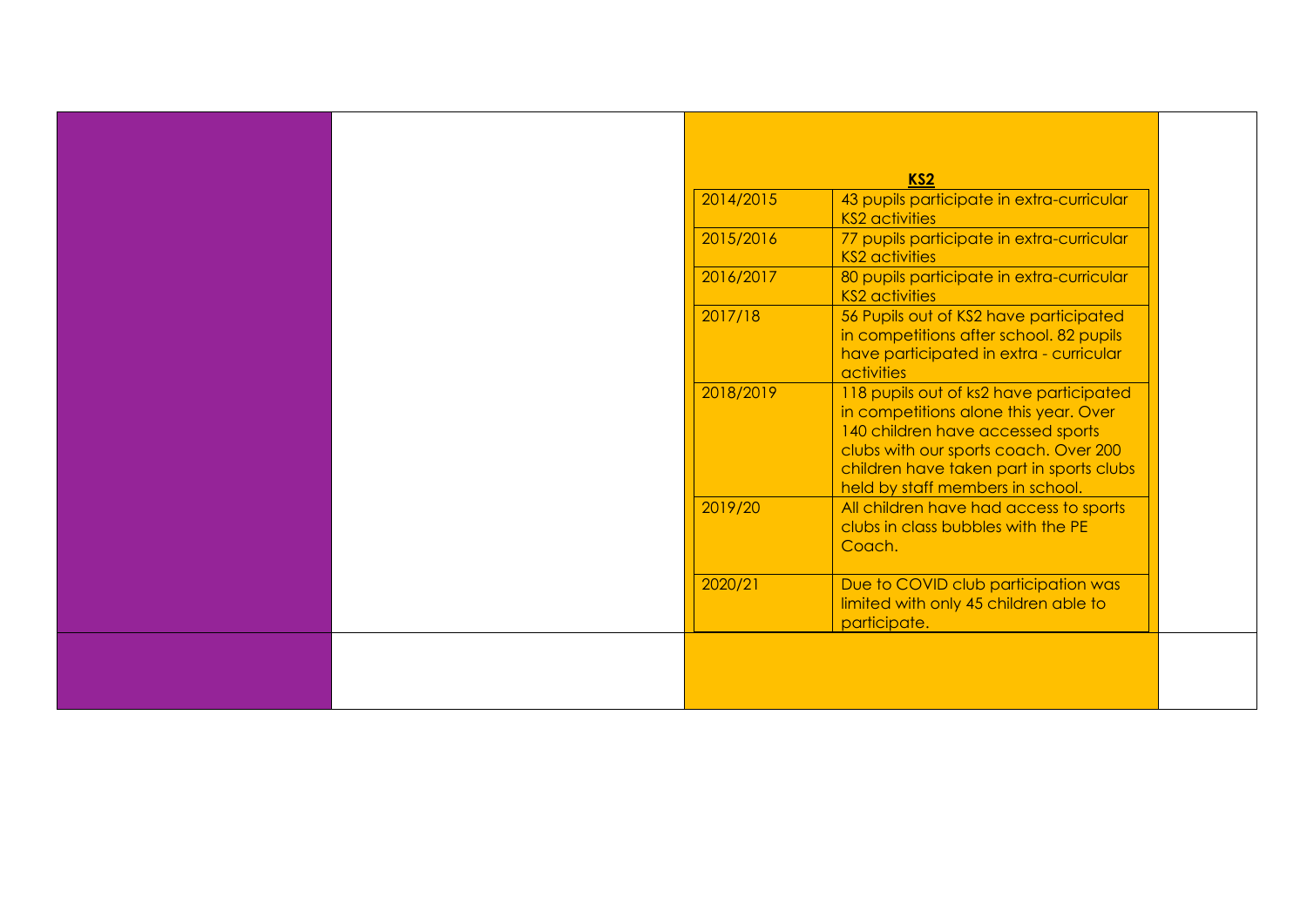| broader experience of<br>a range of sports and<br>activities offered to all<br>pupils | To introduce new sports or activities<br>and encourage more pupils to take<br>up sport<br>Outdoor adventure opportunity for<br>Year 6 pupils through a part funded<br>residential outdoor adventure trip<br>Enhance the curriculum by including<br>adventurous sport such as archery,<br>rock climbing, caving, and obstacle<br>course through outside provider<br>To support children in learning to ride<br>a bike and develop balance and<br>confidence. | Unfortunately due to COVID, the planned trip to<br>Robinwood was unable to go ahead and COVID<br>restrictions also limited what we could do in terms of<br>adventurous activities both on and off site. We plan to<br>organise a Robinwood trip in 21/22<br>Bikeability came into school during the Summer term<br>and were able to work with 30 Y1 children using balance<br>bikes. Throughout the week the children developed their<br>skills, balance and confidence in riding a bike. Pupil<br>voice clearly showed that all children had enjoyed the<br>sessions. | £720  |
|---------------------------------------------------------------------------------------|-------------------------------------------------------------------------------------------------------------------------------------------------------------------------------------------------------------------------------------------------------------------------------------------------------------------------------------------------------------------------------------------------------------------------------------------------------------|------------------------------------------------------------------------------------------------------------------------------------------------------------------------------------------------------------------------------------------------------------------------------------------------------------------------------------------------------------------------------------------------------------------------------------------------------------------------------------------------------------------------------------------------------------------------|-------|
| 5. increased participation<br>in competitive sport                                    | To increase pupils' participation in<br>the school games by joining<br>Manchester School's P.E Association<br>Taking part in the Sainsbury's School<br>$\bullet$<br>games programme<br>Competing in local and city-wide<br>football leagues<br>Introducing different sports<br>competitions for our pupils<br>Introducing Virtual competitions and<br>P.E. videos for our school                                                                            | • We are working towards Platinum Games Award and<br>the school games organisers have indicated we will<br>receive this for 2021<br>We took part in as many competitions as were<br>allowed to access.<br>Introduced mini competitions in both KS1 and KS2<br>during P.E. lessons and also after schools sports<br>bubbles. We also access cyber coach.                                                                                                                                                                                                                | £1000 |
|                                                                                       | Transport to School games<br>competitions and events<br>To attend Sports Competitions                                                                                                                                                                                                                                                                                                                                                                       | Sports competitions/events in previous years<br>$\bullet$<br>included:<br><b>Tennis</b><br><b>Football (boys and girls)</b><br>Handball<br>Tri-Golf<br><b>Basketball</b><br><b>Netball</b><br><b>Athletics</b><br>Dance<br>Cricket<br>$\blacksquare$                                                                                                                                                                                                                                                                                                                   | £145  |